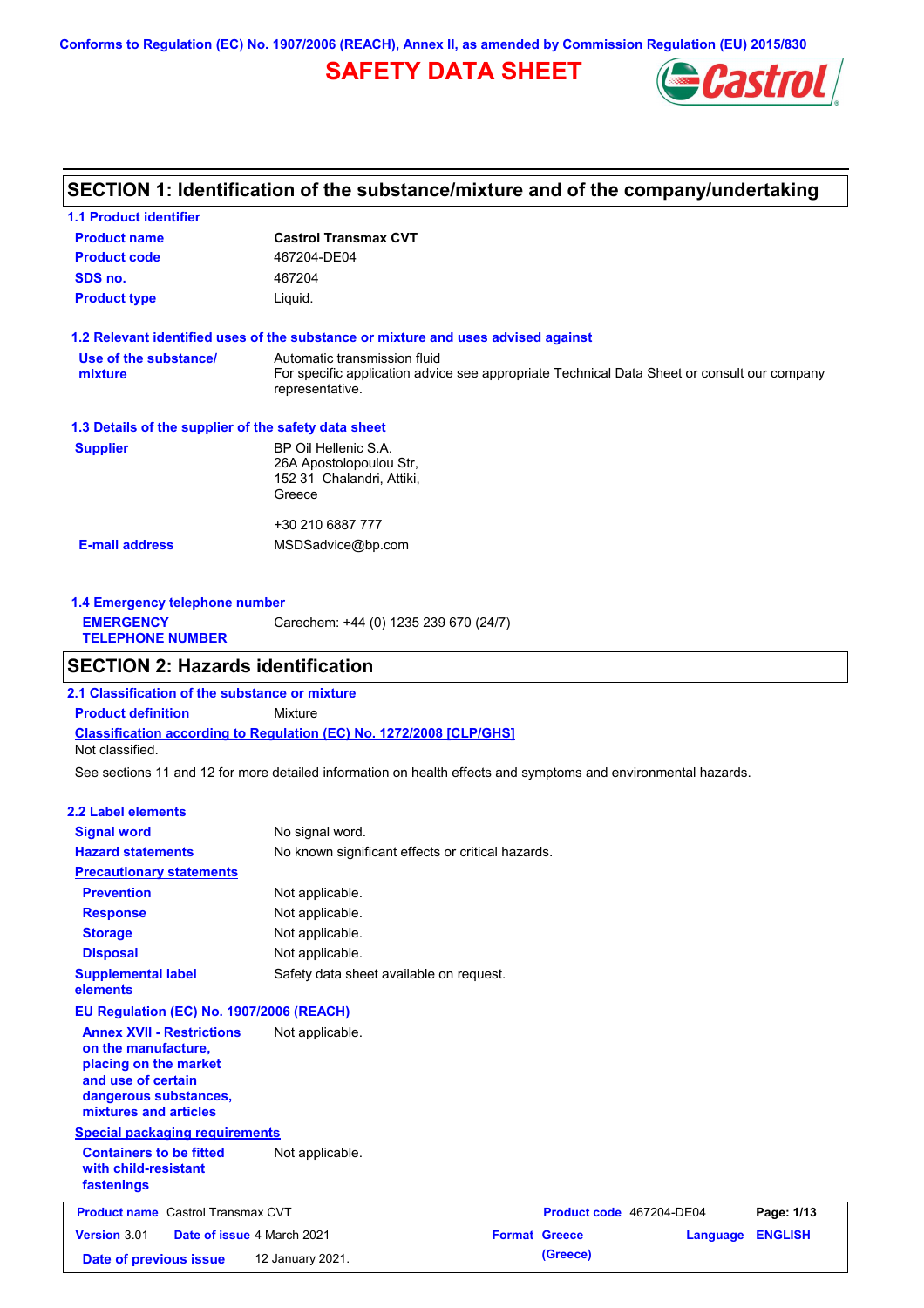### **SECTION 2: Hazards identification**

| <b>Tactile warning of danger</b>                                                                                         | Not applicable.                                                                                               |
|--------------------------------------------------------------------------------------------------------------------------|---------------------------------------------------------------------------------------------------------------|
| 2.3 Other hazards                                                                                                        |                                                                                                               |
| <b>Results of PBT and vPvB</b><br>assessment                                                                             | Product does not meet the criteria for PBT or vPvB according to Regulation (EC) No. 1907/2006,<br>Annex XIII. |
| <b>Product meets the criteria</b><br>for PBT or vPvB according<br>to Regulation (EC) No.<br><b>1907/2006, Annex XIII</b> | This mixture does not contain any substances that are assessed to be a PBT or a vPvB.                         |
| Other hazards which do<br>not result in classification                                                                   | Defatting to the skin.                                                                                        |

## **SECTION 3: Composition/information on ingredients**

# **3.2 Mixtures**

Highly refined base oil (IP 346 DMSO extract < 3%). Proprietary performance additives. Distillates (petroleum), hydrotreated light paraffinic REACH #: 01-2119487077-29 EC: 265-158-7 CAS: 64742-55-8 Index: 649-468-00-3 ≥25 - ≤50 Asp. Tox. 1, H304 [1] [2] Distillates (petroleum), hydrotreated heavy paraffinic REACH #: 01-2119484627-25 EC: 265-157-1 CAS: 64742-54-7 Index: 649-467-00-8 Not classified. [2] 2-Propenoic acid, 2-methyl-, butyl ester, polymer with N-[3- (dimethylamino)propyl]-2-methyl-2-propenamide, dodecyl 2-methyl-2-propenoate, eicosyl 2-methyl-2-propenoate, hexadecyl 2-methyl-2-propenoate and octadecyl 2-methyl-2-propenoate CAS: 176487-46-0 <10 Eye Irrit. 2, H319 [1] Lubricating oils (petroleum), C15-30, hydrotreated neutral oil-based REACH #: 01-2119474878-16 EC: 276-737-9 CAS: 72623-86-0 Index: 649-482-00-X Asp. Tox. 1, H304 [1] [2] Distillates (petroleum), hydrotreated REACH #: 01-2119487077-29 Not classified. [2] **Product/ingredient name % Regulation (EC) No. Identifiers Type 1272/2008 [CLP]** Mixture **Product definition**

**See Section 16 for the full text of the H statements declared above.**

### **Type**

light paraffinic

[1] Substance classified with a health or environmental hazard

[2] Substance with a workplace exposure limit

[3] Substance meets the criteria for PBT according to Regulation (EC) No. 1907/2006, Annex XIII

EC: 265-158-7 CAS: 64742-55-8 Index: 649-468-00-3

[4] Substance meets the criteria for vPvB according to Regulation (EC) No. 1907/2006, Annex XIII

[5] Substance of equivalent concern

[6] Additional disclosure due to company policy

Occupational exposure limits, if available, are listed in Section 8.

## **SECTION 4: First aid measures**

### **4.1 Description of first aid measures**

| <b>Eye contact</b>  | In case of contact, immediately flush eyes with plenty of water for at least 15 minutes. Eyelids<br>should be held away from the eyeball to ensure thorough rinsing. Check for and remove any<br>contact lenses. Get medical attention. |
|---------------------|-----------------------------------------------------------------------------------------------------------------------------------------------------------------------------------------------------------------------------------------|
| <b>Skin contact</b> | Wash skin thoroughly with soap and water or use recognised skin cleanser. Remove<br>contaminated clothing and shoes. Wash clothing before reuse. Clean shoes thoroughly before<br>reuse. Get medical attention if irritation develops.  |

| <b>Product name</b> Castrol Transmax CVT |  |                                   | <b>Product code</b> 467204-DE04 | Page: 2/13           |                         |  |
|------------------------------------------|--|-----------------------------------|---------------------------------|----------------------|-------------------------|--|
| <b>Version 3.01</b>                      |  | <b>Date of issue 4 March 2021</b> |                                 | <b>Format Greece</b> | <b>Language ENGLISH</b> |  |
| Date of previous issue                   |  | 12 January 2021.                  |                                 | (Greece)             |                         |  |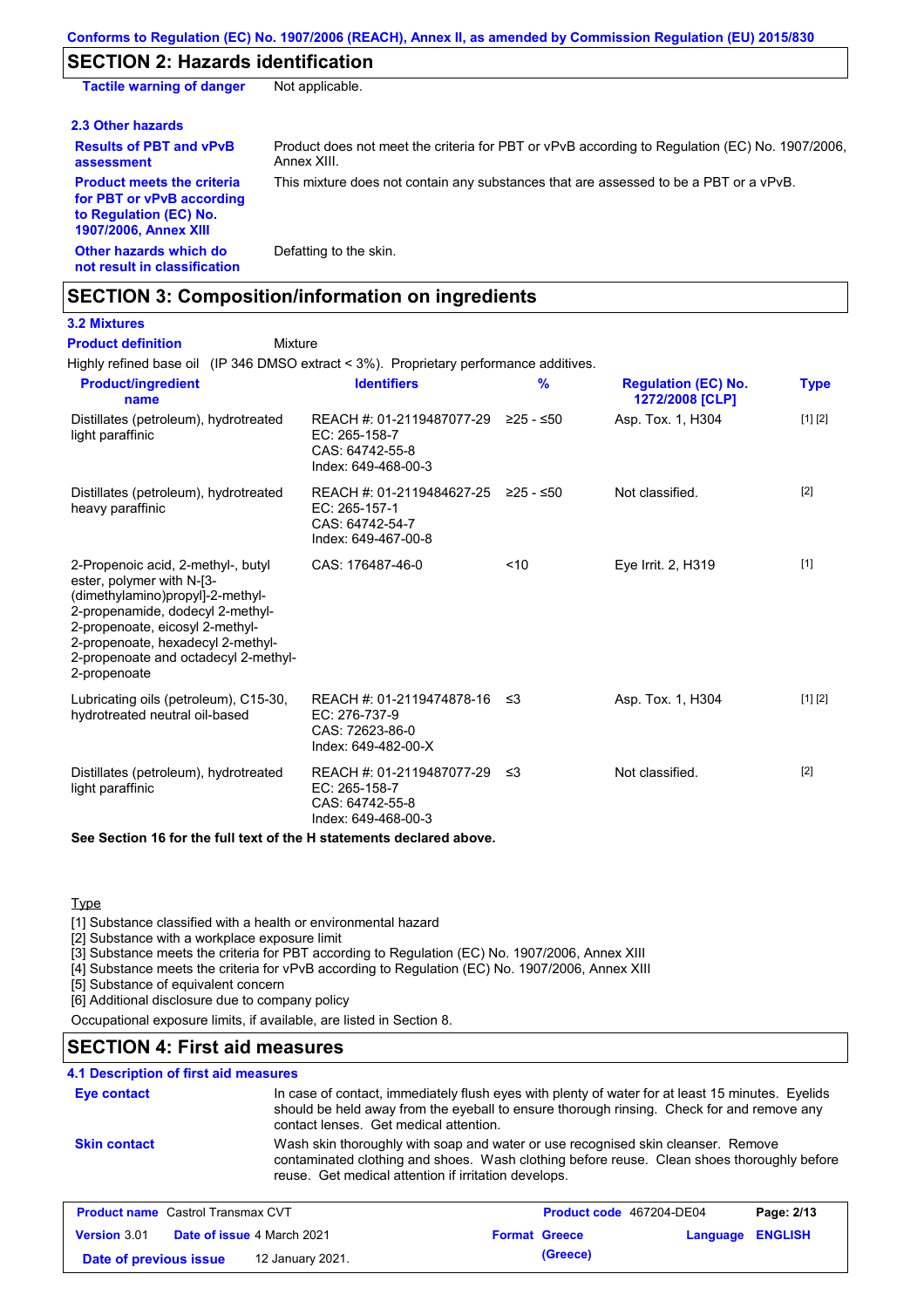### **SECTION 4: First aid measures**

| <b>Inhalation</b>                 | If inhaled, remove to fresh air. In case of inhalation of decomposition products in a fire,<br>symptoms may be delayed. The exposed person may need to be kept under medical<br>surveillance for 48 hours. Get medical attention if symptoms occur. |
|-----------------------------------|-----------------------------------------------------------------------------------------------------------------------------------------------------------------------------------------------------------------------------------------------------|
| <b>Ingestion</b>                  | Do not induce vomiting unless directed to do so by medical personnel. Get medical attention if<br>symptoms occur.                                                                                                                                   |
| <b>Protection of first-aiders</b> | No action shall be taken involving any personal risk or without suitable training. It may be<br>dangerous to the person providing aid to give mouth-to-mouth resuscitation.                                                                         |

#### **4.2 Most important symptoms and effects, both acute and delayed**

See Section 11 for more detailed information on health effects and symptoms. **Potential acute health effects Inhalation** Exposure to decomposition products may cause a health hazard. Serious effects may be delayed following exposure. **Ingestion** No known significant effects or critical hazards. **Skin contact** Defatting to the skin. May cause skin dryness and irritation. **Eye contact** No known significant effects or critical hazards. **Delayed and immediate effects as well as chronic effects from short and long-term exposure Inhalation Ingestion Skin contact Eye contact** Overexposure to the inhalation of airborne droplets or aerosols may cause irritation of the respiratory tract. Ingestion of large quantities may cause nausea and diarrhoea. Prolonged or repeated contact can defat the skin and lead to irritation and/or dermatitis. Potential risk of transient stinging or redness if accidental eye contact occurs.

#### **4.3 Indication of any immediate medical attention and special treatment needed**

| Notes to physician | Treatment should in general be symptomatic and directed to relieving any effects.   |
|--------------------|-------------------------------------------------------------------------------------|
|                    | In case of inhalation of decomposition products in a fire, symptoms may be delayed. |
|                    | The exposed person may need to be kept under medical surveillance for 48 hours.     |

# **SECTION 5: Firefighting measures**

| 5.1 Extinguishing media                                                                                                                |                                                                                                                                                                                                                                                                                                                                                                   |  |  |  |
|----------------------------------------------------------------------------------------------------------------------------------------|-------------------------------------------------------------------------------------------------------------------------------------------------------------------------------------------------------------------------------------------------------------------------------------------------------------------------------------------------------------------|--|--|--|
| <b>Suitable extinguishing</b><br>media                                                                                                 | In case of fire, use foam, dry chemical or carbon dioxide extinguisher or spray.                                                                                                                                                                                                                                                                                  |  |  |  |
| <b>Unsuitable extinguishing</b><br>media                                                                                               | Do not use water jet. The use of a water jet may cause the fire to spread by splashing the<br>burning product.                                                                                                                                                                                                                                                    |  |  |  |
| 5.2 Special hazards arising from the substance or mixture                                                                              |                                                                                                                                                                                                                                                                                                                                                                   |  |  |  |
| <b>Hazards from the</b><br>In a fire or if heated, a pressure increase will occur and the container may burst.<br>substance or mixture |                                                                                                                                                                                                                                                                                                                                                                   |  |  |  |
| <b>Hazardous combustion</b><br>products                                                                                                | Combustion products may include the following:<br>carbon oxides (CO, CO <sub>2</sub> ) (carbon monoxide, carbon dioxide)<br>nitrogen oxides (NO, $NO2$ etc.)                                                                                                                                                                                                      |  |  |  |
| 5.3 Advice for firefighters                                                                                                            |                                                                                                                                                                                                                                                                                                                                                                   |  |  |  |
| <b>Special precautions for</b><br>fire-fighters                                                                                        | No action shall be taken involving any personal risk or without suitable training. Promptly<br>isolate the scene by removing all persons from the vicinity of the incident if there is a fire.                                                                                                                                                                    |  |  |  |
| <b>Special protective</b><br>equipment for fire-fighters                                                                               | Fire-fighters should wear appropriate protective equipment and self-contained breathing<br>apparatus (SCBA) with a full face-piece operated in positive pressure mode. Clothing for fire-<br>fighters (including helmets, protective boots and gloves) conforming to European standard EN<br>469 will provide a basic level of protection for chemical incidents. |  |  |  |

### **SECTION 6: Accidental release measures**

|                                | 6.1 Personal precautions, protective equipment and emergency procedures                                                                                                                                                                                                                                                                                                              |
|--------------------------------|--------------------------------------------------------------------------------------------------------------------------------------------------------------------------------------------------------------------------------------------------------------------------------------------------------------------------------------------------------------------------------------|
| For non-emergency<br>personnel | No action shall be taken involving any personal risk or without suitable training. Evacuate<br>surrounding areas. Keep unnecessary and unprotected personnel from entering. Do not touch<br>or walk through spilt material. Floors may be slippery; use care to avoid falling. Put on<br>appropriate personal protective equipment.                                                  |
| For emergency responders       | Entry into a confined space or poorly ventilated area contaminated with vapour, mist or fume is<br>extremely hazardous without the correct respiratory protective equipment and a safe system of<br>work. Wear self-contained breathing apparatus. Wear a suitable chemical protective suit.<br>Chemical resistant boots. See also the information in "For non-emergency personnel". |

| <b>Product name</b> Castrol Transmax CVT |  | <b>Product code</b> 467204-DE04   |  | Page: 3/13           |                  |  |
|------------------------------------------|--|-----------------------------------|--|----------------------|------------------|--|
| <b>Version 3.01</b>                      |  | <b>Date of issue 4 March 2021</b> |  | <b>Format Greece</b> | Language ENGLISH |  |
| Date of previous issue                   |  | 12 January 2021.                  |  | (Greece)             |                  |  |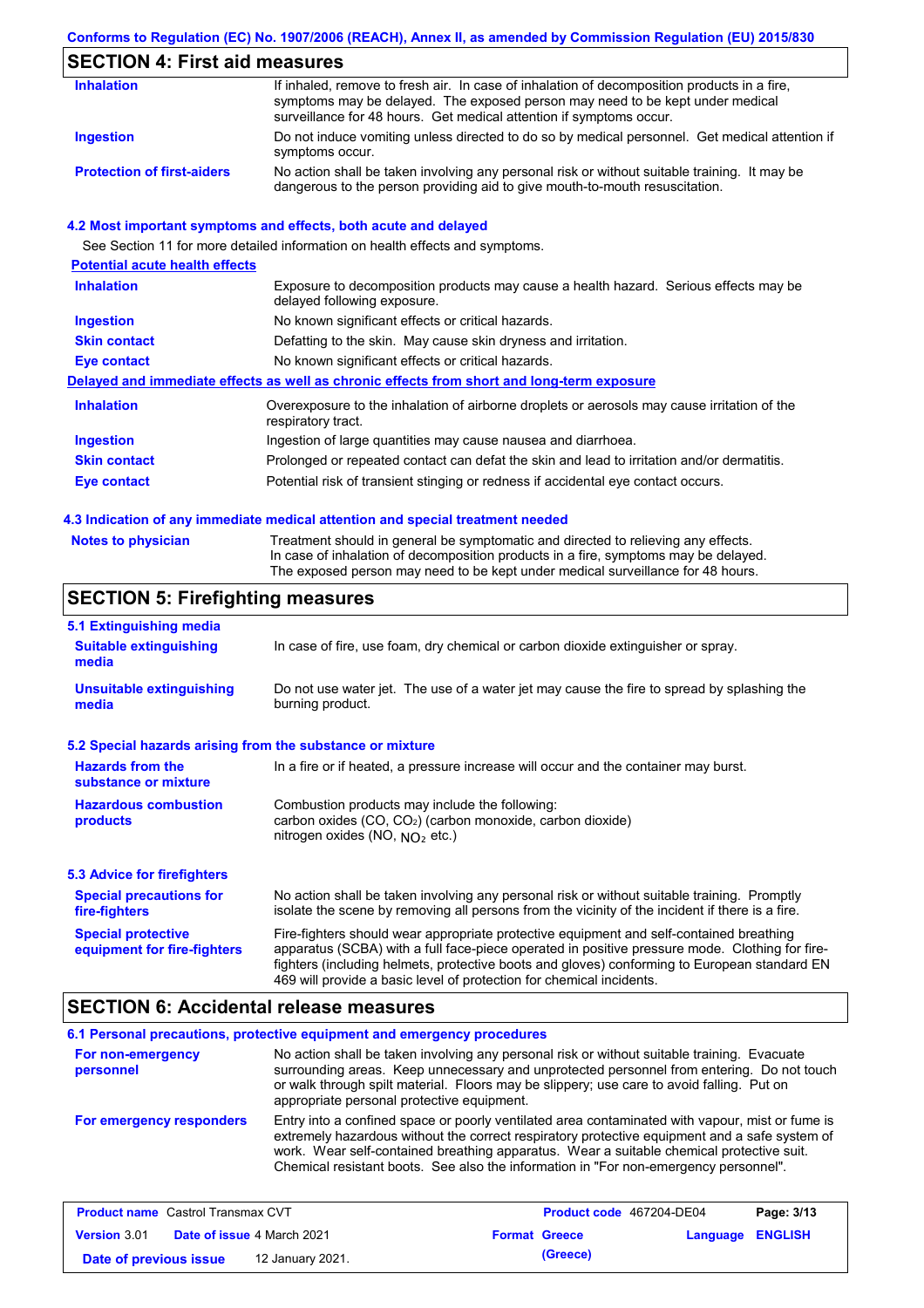# **SECTION 6: Accidental release measures**

| <b>6.2 Environmental</b><br><b>precautions</b> | Avoid dispersal of spilt material and runoff and contact with soil, waterways, drains and sewers.<br>Inform the relevant authorities if the product has caused environmental pollution (sewers,<br>waterways, soil or air).                                                                                                                                                                    |  |  |
|------------------------------------------------|------------------------------------------------------------------------------------------------------------------------------------------------------------------------------------------------------------------------------------------------------------------------------------------------------------------------------------------------------------------------------------------------|--|--|
|                                                | 6.3 Methods and material for containment and cleaning up                                                                                                                                                                                                                                                                                                                                       |  |  |
| <b>Small spill</b>                             | Stop leak if without risk. Move containers from spill area. Absorb with an inert material and<br>place in an appropriate waste disposal container. Dispose of via a licensed waste disposal<br>contractor.                                                                                                                                                                                     |  |  |
| <b>Large spill</b>                             | Stop leak if without risk. Move containers from spill area. Prevent entry into sewers, water<br>courses, basements or confined areas. Contain and collect spillage with non-combustible,<br>absorbent material e.g. sand, earth, vermiculite or diatomaceous earth and place in container<br>for disposal according to local regulations. Dispose of via a licensed waste disposal contractor. |  |  |
| 6.4 Reference to other<br><b>sections</b>      | See Section 1 for emergency contact information.<br>See Section 5 for firefighting measures.<br>See Section 8 for information on appropriate personal protective equipment.<br>See Section 12 for environmental precautions.<br>See Section 13 for additional waste treatment information.                                                                                                     |  |  |

# **SECTION 7: Handling and storage**

| 7.1 Precautions for safe handling                                                    |                                                                                                                                                                                                                                                                                                                                                                                                                                                                                          |
|--------------------------------------------------------------------------------------|------------------------------------------------------------------------------------------------------------------------------------------------------------------------------------------------------------------------------------------------------------------------------------------------------------------------------------------------------------------------------------------------------------------------------------------------------------------------------------------|
| <b>Protective measures</b>                                                           | Put on appropriate personal protective equipment.                                                                                                                                                                                                                                                                                                                                                                                                                                        |
| <b>Advice on general</b><br>occupational hygiene                                     | Eating, drinking and smoking should be prohibited in areas where this material is handled,<br>stored and processed. Wash thoroughly after handling. Remove contaminated clothing and<br>protective equipment before entering eating areas. See also Section 8 for additional<br>information on hygiene measures.                                                                                                                                                                         |
| <b>7.2 Conditions for safe</b><br>storage, including any<br><b>incompatibilities</b> | Store in accordance with local requiations. Store in a dry, cool and well-ventilated area, away<br>from incompatible materials (see Section 10). Keep away from heat and direct sunlight. Keep<br>container tightly closed and sealed until ready for use. Containers that have been opened must<br>be carefully resealed and kept upright to prevent leakage. Store and use only in equipment/<br>containers designed for use with this product. Do not store in unlabelled containers. |
| <b>Not suitable</b>                                                                  | Prolonged exposure to elevated temperature.                                                                                                                                                                                                                                                                                                                                                                                                                                              |
| 7.3 Specific end use(s)                                                              |                                                                                                                                                                                                                                                                                                                                                                                                                                                                                          |

**Recommendations**

See section 1.2 and Exposure scenarios in annex, if applicable.

# **SECTION 8: Exposure controls/personal protection**

#### **8.1 Control parameters**

**Occupational exposure limits**

| <b>Product/ingredient name</b>                                          |                                                                                                                                                                                                                                                                                                                                                                                                                                                                                                                                                                                                                                                                                                                                                                                                                                                            | <b>Exposure limit values</b>                                                                                                                                                                                                                         |  |  |
|-------------------------------------------------------------------------|------------------------------------------------------------------------------------------------------------------------------------------------------------------------------------------------------------------------------------------------------------------------------------------------------------------------------------------------------------------------------------------------------------------------------------------------------------------------------------------------------------------------------------------------------------------------------------------------------------------------------------------------------------------------------------------------------------------------------------------------------------------------------------------------------------------------------------------------------------|------------------------------------------------------------------------------------------------------------------------------------------------------------------------------------------------------------------------------------------------------|--|--|
| Distillates (petroleum), hydrotreated light paraffinic                  |                                                                                                                                                                                                                                                                                                                                                                                                                                                                                                                                                                                                                                                                                                                                                                                                                                                            | Ministry of Labour and Social Affairs (Greece).<br>TWA: 5 mg/m <sup>3</sup> 8 hours. Issued/Revised: 5/1999 Form: mist                                                                                                                               |  |  |
| Distillates (petroleum), hydrotreated heavy paraffinic                  |                                                                                                                                                                                                                                                                                                                                                                                                                                                                                                                                                                                                                                                                                                                                                                                                                                                            | Ministry of Labour and Social Affairs (Greece).<br>TWA: 5 mg/m <sup>3</sup> 8 hours. Issued/Revised: 5/1999 Form: mist                                                                                                                               |  |  |
| Lubricating oils (petroleum), C15-30, hydrotreated<br>neutral oil-based |                                                                                                                                                                                                                                                                                                                                                                                                                                                                                                                                                                                                                                                                                                                                                                                                                                                            | Ministry of Labour and Social Affairs (Greece).                                                                                                                                                                                                      |  |  |
|                                                                         |                                                                                                                                                                                                                                                                                                                                                                                                                                                                                                                                                                                                                                                                                                                                                                                                                                                            | TWA: 5 mg/m <sup>3</sup> 8 hours. Issued/Revised: 5/1999 Form: mist                                                                                                                                                                                  |  |  |
| Distillates (petroleum), hydrotreated light paraffinic                  |                                                                                                                                                                                                                                                                                                                                                                                                                                                                                                                                                                                                                                                                                                                                                                                                                                                            | Ministry of Labour and Social Affairs (Greece).<br>TWA: 5 mg/m <sup>3</sup> 8 hours. Issued/Revised: 5/1999 Form: mist                                                                                                                               |  |  |
| guidance only.                                                          |                                                                                                                                                                                                                                                                                                                                                                                                                                                                                                                                                                                                                                                                                                                                                                                                                                                            | Whilst specific OELs for certain components may be shown in this section, other components may be present in any mist,<br>vapour or dust produced. Therefore, the specific OELs may not be applicable to the product as a whole and are provided for |  |  |
| <b>Recommended monitoring</b><br>procedures                             | If this product contains ingredients with exposure limits, personal, workplace atmosphere or<br>biological monitoring may be required to determine the effectiveness of the ventilation or other<br>control measures and/or the necessity to use respiratory protective equipment. Reference<br>should be made to monitoring standards, such as the following: European Standard EN 689<br>(Workplace atmospheres - Guidance for the assessment of exposure by inhalation to chemical<br>agents for comparison with limit values and measurement strategy) European Standard EN<br>14042 (Workplace atmospheres - Guide for the application and use of procedures for the<br>assessment of exposure to chemical and biological agents) European Standard EN 482<br>(Workplace atmospheres - General requirements for the performance of procedures for the |                                                                                                                                                                                                                                                      |  |  |

| <b>Product name</b> Castrol Transmax CVT |  |                                   | Product code 467204-DE04 |                      | Page: 4/13              |  |
|------------------------------------------|--|-----------------------------------|--------------------------|----------------------|-------------------------|--|
| <b>Version 3.01</b>                      |  | <b>Date of issue 4 March 2021</b> |                          | <b>Format Greece</b> | <b>Language ENGLISH</b> |  |
| Date of previous issue                   |  | 12 January 2021.                  |                          | (Greece)             |                         |  |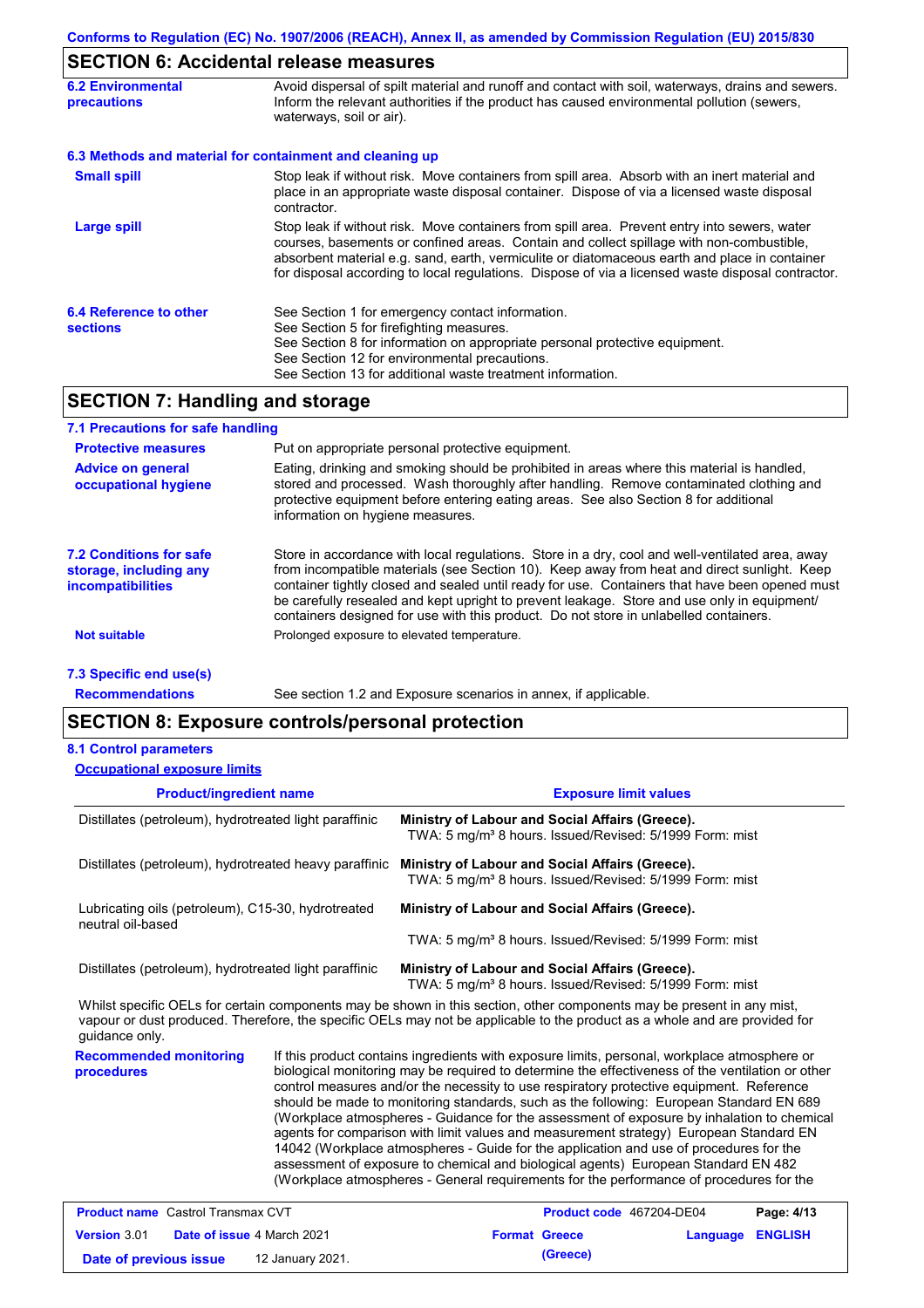# **SECTION 8: Exposure controls/personal protection**

measurement of chemical agents) Reference to national guidance documents for methods for the determination of hazardous substances will also be required.

| <b>Derived No Effect Level</b>                    |                                                                                                                                                                                                                                                                                                                                                                                                                                                                                                                                                                                                                                                                                                                                                                                                                                                                                                                                                                                                         |  |  |  |  |
|---------------------------------------------------|---------------------------------------------------------------------------------------------------------------------------------------------------------------------------------------------------------------------------------------------------------------------------------------------------------------------------------------------------------------------------------------------------------------------------------------------------------------------------------------------------------------------------------------------------------------------------------------------------------------------------------------------------------------------------------------------------------------------------------------------------------------------------------------------------------------------------------------------------------------------------------------------------------------------------------------------------------------------------------------------------------|--|--|--|--|
| No DNELs/DMELs available.                         |                                                                                                                                                                                                                                                                                                                                                                                                                                                                                                                                                                                                                                                                                                                                                                                                                                                                                                                                                                                                         |  |  |  |  |
| <b>Predicted No Effect Concentration</b>          |                                                                                                                                                                                                                                                                                                                                                                                                                                                                                                                                                                                                                                                                                                                                                                                                                                                                                                                                                                                                         |  |  |  |  |
| No PNECs available                                |                                                                                                                                                                                                                                                                                                                                                                                                                                                                                                                                                                                                                                                                                                                                                                                                                                                                                                                                                                                                         |  |  |  |  |
|                                                   |                                                                                                                                                                                                                                                                                                                                                                                                                                                                                                                                                                                                                                                                                                                                                                                                                                                                                                                                                                                                         |  |  |  |  |
| <b>8.2 Exposure controls</b>                      |                                                                                                                                                                                                                                                                                                                                                                                                                                                                                                                                                                                                                                                                                                                                                                                                                                                                                                                                                                                                         |  |  |  |  |
| <b>Appropriate engineering</b><br><b>controls</b> | Provide exhaust ventilation or other engineering controls to keep the relevant airborne<br>concentrations below their respective occupational exposure limits.<br>All activities involving chemicals should be assessed for their risks to health, to ensure<br>exposures are adequately controlled. Personal protective equipment should only be considered<br>after other forms of control measures (e.g. engineering controls) have been suitably evaluated.<br>Personal protective equipment should conform to appropriate standards, be suitable for use, be<br>kept in good condition and properly maintained.<br>Your supplier of personal protective equipment should be consulted for advice on selection and<br>appropriate standards. For further information contact your national organisation for standards.<br>The final choice of protective equipment will depend upon a risk assessment. It is important to<br>ensure that all items of personal protective equipment are compatible. |  |  |  |  |
| <b>Individual protection measures</b>             |                                                                                                                                                                                                                                                                                                                                                                                                                                                                                                                                                                                                                                                                                                                                                                                                                                                                                                                                                                                                         |  |  |  |  |
| <b>Hygiene measures</b>                           | Wash hands, forearms and face thoroughly after handling chemical products, before eating,<br>smoking and using the lavatory and at the end of the working period. Ensure that eyewash<br>stations and safety showers are close to the workstation location.                                                                                                                                                                                                                                                                                                                                                                                                                                                                                                                                                                                                                                                                                                                                             |  |  |  |  |
| <b>Respiratory protection</b>                     | In case of insufficient ventilation, wear suitable respiratory equipment.<br>The correct choice of respiratory protection depends upon the chemicals being handled, the<br>conditions of work and use, and the condition of the respiratory equipment. Safety procedures<br>should be developed for each intended application. Respiratory protection equipment should<br>therefore be chosen in consultation with the supplier/manufacturer and with a full assessment<br>of the working conditions.                                                                                                                                                                                                                                                                                                                                                                                                                                                                                                   |  |  |  |  |
| <b>Eye/face protection</b>                        | Safety glasses with side shields.                                                                                                                                                                                                                                                                                                                                                                                                                                                                                                                                                                                                                                                                                                                                                                                                                                                                                                                                                                       |  |  |  |  |
| <b>Skin protection</b>                            |                                                                                                                                                                                                                                                                                                                                                                                                                                                                                                                                                                                                                                                                                                                                                                                                                                                                                                                                                                                                         |  |  |  |  |
| <b>Hand protection</b>                            | <b>General Information:</b>                                                                                                                                                                                                                                                                                                                                                                                                                                                                                                                                                                                                                                                                                                                                                                                                                                                                                                                                                                             |  |  |  |  |
|                                                   | Because specific work environments and material handling practices vary, safety procedures<br>should be developed for each intended application. The correct choice of protective gloves<br>depends upon the chemicals being handled, and the conditions of work and use. Most gloves<br>provide protection for only a limited time before they must be discarded and replaced (even the<br>best chemically resistant gloves will break down after repeated chemical exposures).                                                                                                                                                                                                                                                                                                                                                                                                                                                                                                                        |  |  |  |  |
|                                                   | Gloves should be chosen in consultation with the supplier / manufacturer and taking account of<br>a full assessment of the working conditions.                                                                                                                                                                                                                                                                                                                                                                                                                                                                                                                                                                                                                                                                                                                                                                                                                                                          |  |  |  |  |
|                                                   | Recommended: Nitrile gloves.<br><b>Breakthrough time:</b>                                                                                                                                                                                                                                                                                                                                                                                                                                                                                                                                                                                                                                                                                                                                                                                                                                                                                                                                               |  |  |  |  |
|                                                   | Breakthrough time data are generated by glove manufacturers under laboratory test conditions<br>and represent how long a glove can be expected to provide effective permeation resistance. It<br>is important when following breakthrough time recommendations that actual workplace<br>conditions are taken into account. Always consult with your glove supplier for up-to-date<br>technical information on breakthrough times for the recommended glove type.<br>Our recommendations on the selection of gloves are as follows:                                                                                                                                                                                                                                                                                                                                                                                                                                                                      |  |  |  |  |
|                                                   | Continuous contact:                                                                                                                                                                                                                                                                                                                                                                                                                                                                                                                                                                                                                                                                                                                                                                                                                                                                                                                                                                                     |  |  |  |  |
|                                                   | Gloves with a minimum breakthrough time of 240 minutes, or >480 minutes if suitable gloves<br>can be obtained.<br>If suitable gloves are not available to offer that level of protection, gloves with shorter<br>breakthrough times may be acceptable as long as appropriate glove maintenance and<br>replacement regimes are determined and adhered to.                                                                                                                                                                                                                                                                                                                                                                                                                                                                                                                                                                                                                                                |  |  |  |  |
|                                                   | Short-term / splash protection:                                                                                                                                                                                                                                                                                                                                                                                                                                                                                                                                                                                                                                                                                                                                                                                                                                                                                                                                                                         |  |  |  |  |
|                                                   | Recommended breakthrough times as above.<br>It is recognised that for short-term, transient exposures, gloves with shorter breakthrough times<br>may commonly be used. Therefore, appropriate maintenance and replacement regimes must<br>be determined and rigorously followed.                                                                                                                                                                                                                                                                                                                                                                                                                                                                                                                                                                                                                                                                                                                        |  |  |  |  |
|                                                   |                                                                                                                                                                                                                                                                                                                                                                                                                                                                                                                                                                                                                                                                                                                                                                                                                                                                                                                                                                                                         |  |  |  |  |
| <b>Product name</b> Castrol Transmax CVT          | Product code 467204-DE04<br>Page: 5/13                                                                                                                                                                                                                                                                                                                                                                                                                                                                                                                                                                                                                                                                                                                                                                                                                                                                                                                                                                  |  |  |  |  |
| <b>Version 3.01</b><br>Date of issue 4 March 2021 | <b>ENGLISH</b><br><b>Format Greece</b><br>Language                                                                                                                                                                                                                                                                                                                                                                                                                                                                                                                                                                                                                                                                                                                                                                                                                                                                                                                                                      |  |  |  |  |

**Date of previous issue 12 January 2021. (Greece)**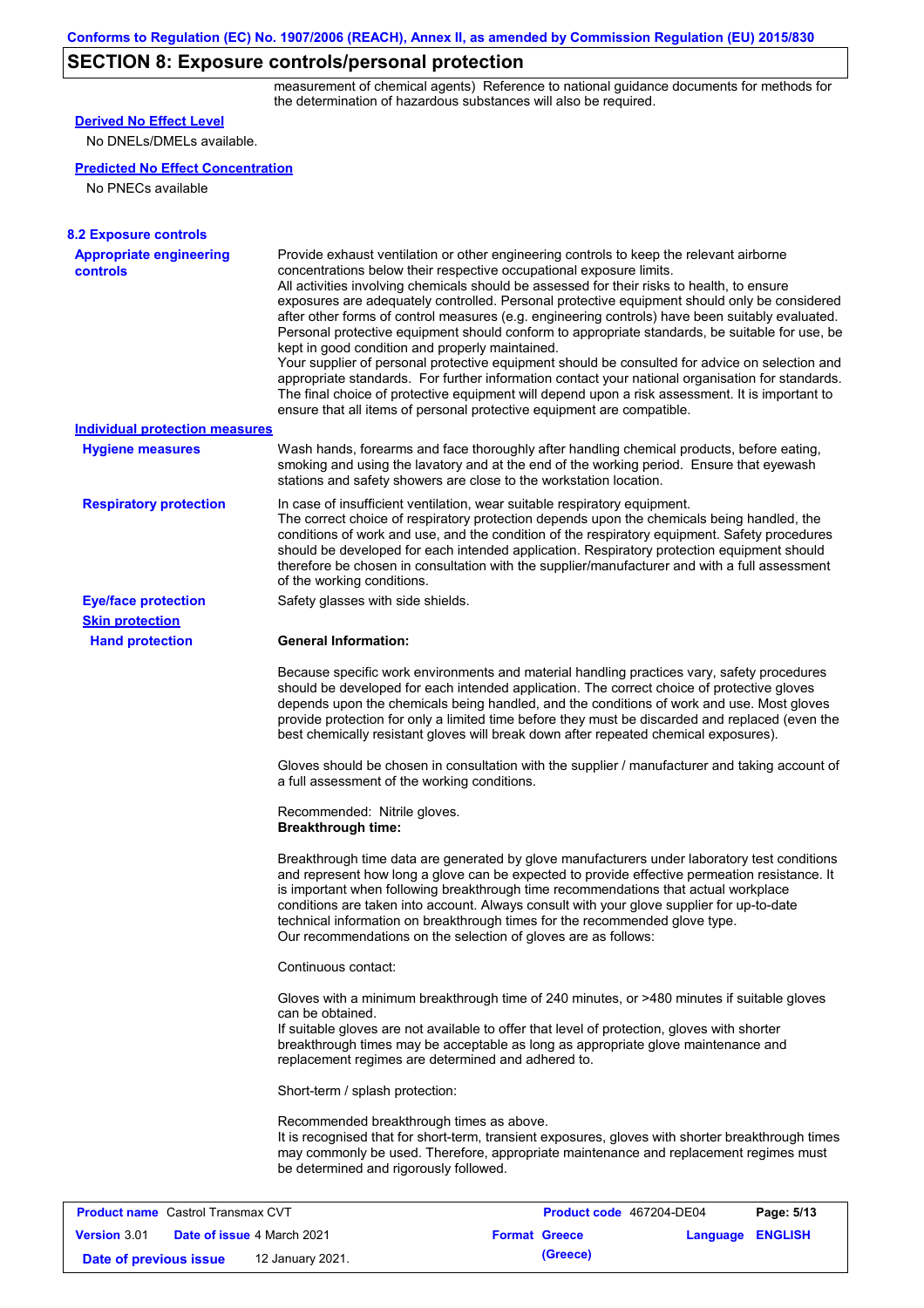# **SECTION 8: Exposure controls/personal protection**

#### **Glove Thickness:**

For general applications, we recommend gloves with a thickness typically greater than 0.35 mm.

|                                           | It should be emphasised that glove thickness is not necessarily a good predictor of glove<br>resistance to a specific chemical, as the permeation efficiency of the glove will be dependent<br>on the exact composition of the glove material. Therefore, glove selection should also be based<br>on consideration of the task requirements and knowledge of breakthrough times.<br>Glove thickness may also vary depending on the glove manufacturer, the glove type and the<br>glove model. Therefore, the manufacturers' technical data should always be taken into account<br>to ensure selection of the most appropriate glove for the task.                                     |
|-------------------------------------------|---------------------------------------------------------------------------------------------------------------------------------------------------------------------------------------------------------------------------------------------------------------------------------------------------------------------------------------------------------------------------------------------------------------------------------------------------------------------------------------------------------------------------------------------------------------------------------------------------------------------------------------------------------------------------------------|
|                                           | Note: Depending on the activity being conducted, gloves of varying thickness may be required<br>for specific tasks. For example:                                                                                                                                                                                                                                                                                                                                                                                                                                                                                                                                                      |
|                                           | • Thinner gloves (down to 0.1 mm or less) may be required where a high degree of manual<br>dexterity is needed. However, these gloves are only likely to give short duration protection and<br>would normally be just for single use applications, then disposed of.                                                                                                                                                                                                                                                                                                                                                                                                                  |
|                                           | • Thicker gloves (up to 3 mm or more) may be required where there is a mechanical (as well<br>as a chemical) risk i.e. where there is abrasion or puncture potential.                                                                                                                                                                                                                                                                                                                                                                                                                                                                                                                 |
| <b>Skin and body</b>                      | Use of protective clothing is good industrial practice.<br>Personal protective equipment for the body should be selected based on the task being<br>performed and the risks involved and should be approved by a specialist before handling this<br>product.<br>Cotton or polyester/cotton overalls will only provide protection against light superficial<br>contamination that will not soak through to the skin. Overalls should be laundered on a regular<br>basis. When the risk of skin exposure is high (e.g. when cleaning up spillages or if there is a<br>risk of splashing) then chemical resistant aprons and/or impervious chemical suits and boots<br>will be required. |
| <b>Refer to standards:</b>                | Respiratory protection: EN 529<br>Gloves: EN 420, EN 374<br>Eye protection: EN 166<br>Filtering half-mask: EN 149<br>Filtering half-mask with valve: EN 405<br>Half-mask: EN 140 plus filter<br>Full-face mask: EN 136 plus filter<br>Particulate filters: EN 143<br>Gas/combined filters: EN 14387                                                                                                                                                                                                                                                                                                                                                                                   |
| <b>Environmental exposure</b><br>controls | Emissions from ventilation or work process equipment should be checked to ensure they<br>comply with the requirements of environmental protection legislation. In some cases, fume<br>scrubbers, filters or engineering modifications to the process equipment will be necessary to<br>reduce emissions to acceptable levels.                                                                                                                                                                                                                                                                                                                                                         |

# **SECTION 9: Physical and chemical properties**

| 9.1 Information on basic physical and chemical properties |                                        |                      |                          |                |
|-----------------------------------------------------------|----------------------------------------|----------------------|--------------------------|----------------|
| <b>Appearance</b>                                         |                                        |                      |                          |                |
| <b>Physical state</b>                                     | Liquid.                                |                      |                          |                |
| <b>Colour</b>                                             | Red.                                   |                      |                          |                |
| <b>Odour</b>                                              | Not available.                         |                      |                          |                |
| <b>Odour threshold</b>                                    | Not available.                         |                      |                          |                |
| pH                                                        | Not applicable.                        |                      |                          |                |
| <b>Melting point/freezing point</b>                       | Not available.                         |                      |                          |                |
| Initial boiling point and boiling<br>range                | Not available.                         |                      |                          |                |
| <b>Pour point</b>                                         | -45 $^{\circ}$ C                       |                      |                          |                |
| <b>Flash point</b>                                        | Open cup: >160°C (>320°F) [Cleveland.] |                      |                          |                |
| <b>Evaporation rate</b>                                   | Not available.                         |                      |                          |                |
| <b>Flammability (solid, gas)</b>                          | Not available.                         |                      |                          |                |
| <b>Upper/lower flammability or</b><br>explosive limits    | Not available.                         |                      |                          |                |
| <b>Vapour pressure</b>                                    | Not available.                         |                      |                          |                |
| <b>Vapour density</b>                                     | Not available.                         |                      |                          |                |
| <b>Relative density</b>                                   | Not available.                         |                      |                          |                |
| <b>Product name</b> Castrol Transmax CVT                  |                                        |                      | Product code 467204-DE04 | Page: 6/13     |
| Version 3.01<br>Date of issue 4 March 2021                |                                        | <b>Format Greece</b> | Language                 | <b>ENGLISH</b> |
| Date of previous issue                                    | 12 January 2021.                       | (Greece)             |                          |                |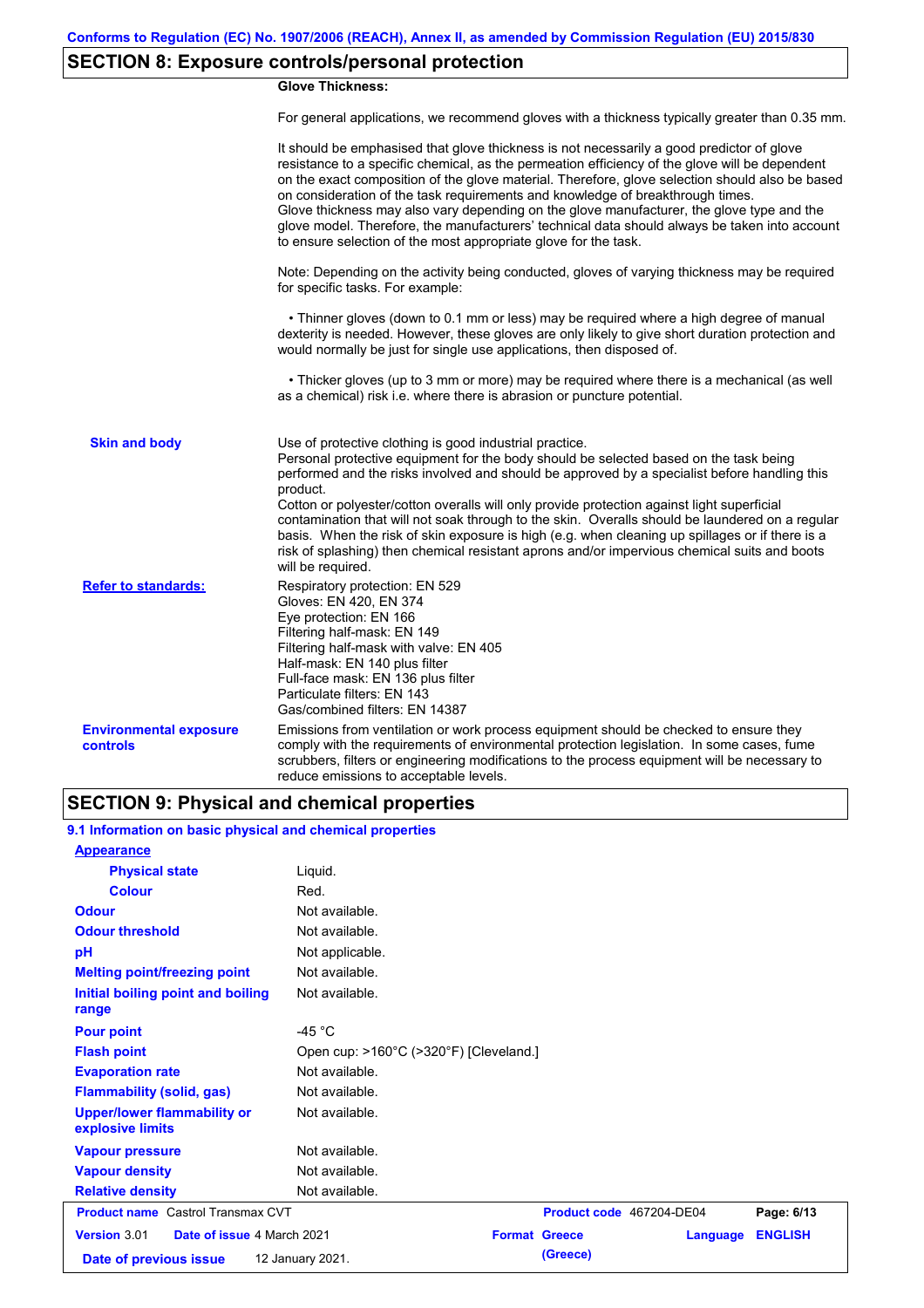# **SECTION 9: Physical and chemical properties**

| <b>Density</b>                                    | <1000 kg/m <sup>3</sup> (<1 g/cm <sup>3</sup> ) at 15 <sup>°</sup> C                                                               |
|---------------------------------------------------|------------------------------------------------------------------------------------------------------------------------------------|
| <b>Solubility(ies)</b>                            | insoluble in water.                                                                                                                |
| <b>Partition coefficient: n-octanol/</b><br>water | Not available.                                                                                                                     |
| <b>Auto-ignition temperature</b>                  | Not available.                                                                                                                     |
| <b>Decomposition temperature</b>                  | Not available.                                                                                                                     |
| <b>Viscosity</b>                                  | Kinematic: 33.81 mm <sup>2</sup> /s (33.81 cSt) at 40°C<br>Kinematic: $7.146$ mm <sup>2</sup> /s ( $7.146$ cSt) at $100^{\circ}$ C |
| <b>Explosive properties</b>                       | Not available.                                                                                                                     |
| <b>Oxidising properties</b>                       | Not available.                                                                                                                     |
|                                                   |                                                                                                                                    |

#### **9.2 Other information**

No additional information.

# **SECTION 10: Stability and reactivity**

| <b>10.1 Reactivity</b>                            | No specific test data available for this product. Refer to Conditions to avoid and Incompatible<br>materials for additional information.                                |
|---------------------------------------------------|-------------------------------------------------------------------------------------------------------------------------------------------------------------------------|
| <b>10.2 Chemical stability</b>                    | The product is stable.                                                                                                                                                  |
| <b>10.3 Possibility of</b><br>hazardous reactions | Under normal conditions of storage and use, hazardous reactions will not occur.<br>Under normal conditions of storage and use, hazardous polymerisation will not occur. |
| <b>10.4 Conditions to avoid</b>                   | Avoid all possible sources of ignition (spark or flame).                                                                                                                |
| 10.5 Incompatible materials                       | Reactive or incompatible with the following materials: oxidising materials.                                                                                             |
| <b>10.6 Hazardous</b><br>decomposition products   | Under normal conditions of storage and use, hazardous decomposition products should not be<br>produced.                                                                 |

# **SECTION 11: Toxicological information**

| 11.1 Information on toxicological effects          |                                                                                                                             |
|----------------------------------------------------|-----------------------------------------------------------------------------------------------------------------------------|
| <b>Acute toxicity estimates</b>                    |                                                                                                                             |
| Not available.                                     |                                                                                                                             |
| <b>Information on likely</b><br>routes of exposure | Routes of entry anticipated: Dermal, Inhalation.                                                                            |
| <b>Potential acute health effects</b>              |                                                                                                                             |
| <b>Inhalation</b>                                  | Exposure to decomposition products may cause a health hazard. Serious effects may be<br>delayed following exposure.         |
| <b>Ingestion</b>                                   | No known significant effects or critical hazards.                                                                           |
| <b>Skin contact</b>                                | Defatting to the skin. May cause skin dryness and irritation.                                                               |
| <b>Eye contact</b>                                 | No known significant effects or critical hazards.                                                                           |
|                                                    | Symptoms related to the physical, chemical and toxicological characteristics                                                |
| <b>Inhalation</b>                                  | May be harmful by inhalation if exposure to vapour, mists or fumes resulting from thermal<br>decomposition products occurs. |
| <b>Ingestion</b>                                   | No specific data.                                                                                                           |
| <b>Skin contact</b>                                | Adverse symptoms may include the following:<br>irritation<br>dryness<br>cracking                                            |
| <b>Eye contact</b>                                 | No specific data.                                                                                                           |
|                                                    | Delayed and immediate effects as well as chronic effects from short and long-term exposure                                  |
| <b>Inhalation</b>                                  | Overexposure to the inhalation of airborne droplets or aerosols may cause irritation of the<br>respiratory tract.           |
| <b>Ingestion</b>                                   | Ingestion of large quantities may cause nausea and diarrhoea.                                                               |
| <b>Skin contact</b>                                | Prolonged or repeated contact can defat the skin and lead to irritation and/or dermatitis.                                  |
| <b>Eye contact</b>                                 | Potential risk of transient stinging or redness if accidental eye contact occurs.                                           |
| <b>Potential chronic health effects</b>            |                                                                                                                             |
| <b>Product name</b> Castrol Transmax CVT           | Product code 467204-DE04<br>Page: 7/13                                                                                      |

| <b>FIVUUULIIQIIIE</b> VASUVI HAIISIIIAA VYT |                                   |                      | FIVUUUL COUG TUIZUT-DEUT | гач <del>с</del> . <i>п</i> го |
|---------------------------------------------|-----------------------------------|----------------------|--------------------------|--------------------------------|
| <b>Version 3.01</b>                         | <b>Date of issue 4 March 2021</b> | <b>Format Greece</b> | Language ENGLISH         |                                |
| Date of previous issue                      | 12 January 2021.                  | (Greece)             |                          |                                |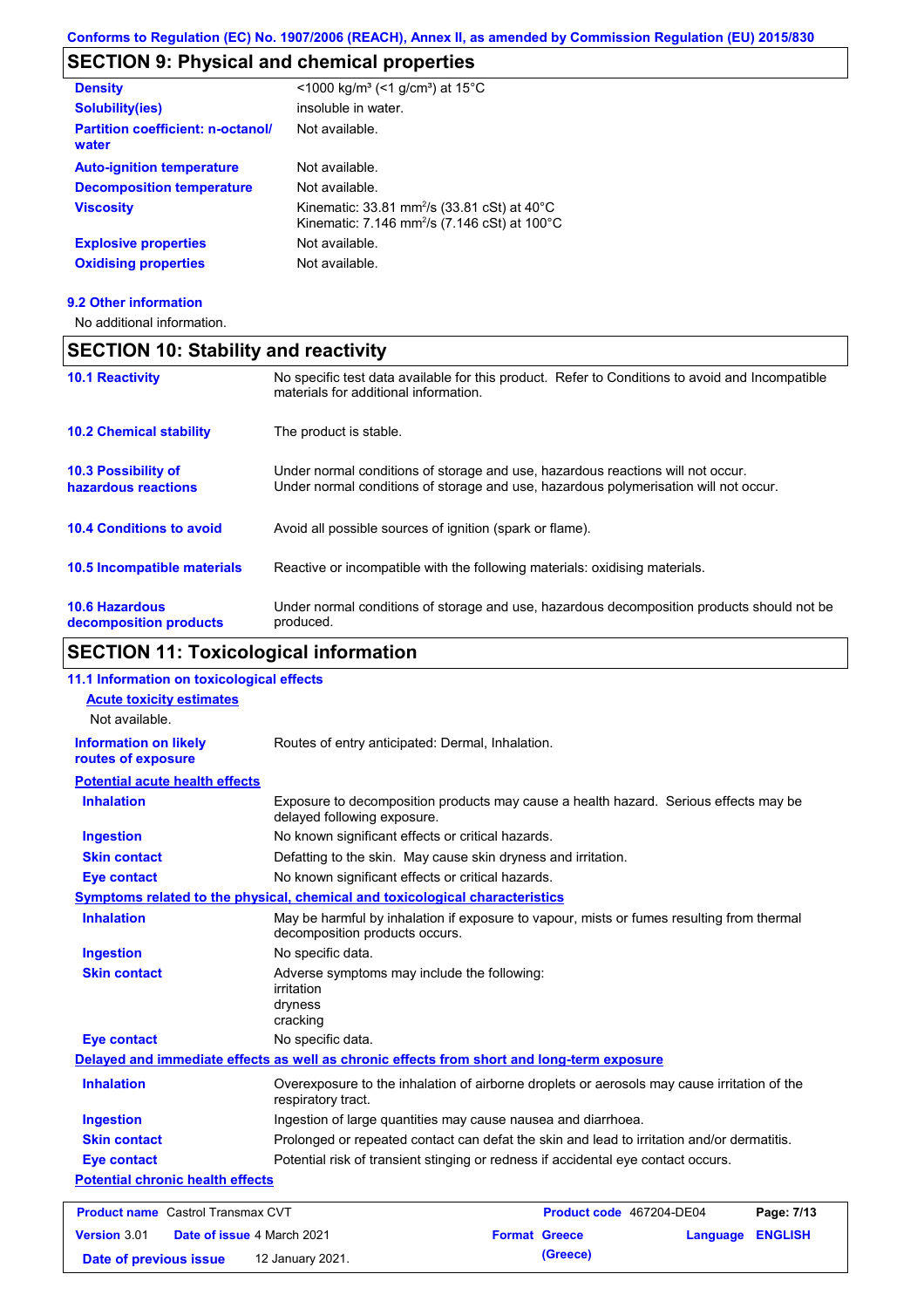## **SECTION 11: Toxicological information**

| <b>General</b>               | No known significant effects or critical hazards. |
|------------------------------|---------------------------------------------------|
| <b>Carcinogenicity</b>       | No known significant effects or critical hazards. |
| <b>Mutagenicity</b>          | No known significant effects or critical hazards. |
| <b>Developmental effects</b> | No known significant effects or critical hazards. |
| <b>Fertility effects</b>     | No known significant effects or critical hazards. |

### **SECTION 12: Ecological information**

#### **12.1 Toxicity**

**Environmental hazards** Not classified as dangerous

#### **12.2 Persistence and degradability**

Not expected to be rapidly degradable.

#### **12.3 Bioaccumulative potential**

This product is not expected to bioaccumulate through food chains in the environment.

| <b>12.4 Mobility in soil</b>                                  |                                                                      |
|---------------------------------------------------------------|----------------------------------------------------------------------|
| <b>Soil/water partition</b><br>coefficient (K <sub>oc</sub> ) | Not available.                                                       |
| <b>Mobility</b>                                               | Spillages may penetrate the soil causing ground water contamination. |

#### **12.5 Results of PBT and vPvB assessment**

Product does not meet the criteria for PBT or vPvB according to Regulation (EC) No. 1907/2006, Annex XIII.

#### **12.6 Other adverse effects**

**Other ecological information**

Spills may form a film on water surfaces causing physical damage to organisms. Oxygen transfer could also be impaired.

### **SECTION 13: Disposal considerations**

| <b>13.1 Waste treatment methods</b> |                                                                                                                                                                      |
|-------------------------------------|----------------------------------------------------------------------------------------------------------------------------------------------------------------------|
| <b>Product</b>                      |                                                                                                                                                                      |
| <b>Methods of disposal</b>          | Where possible, arrange for product to be recycled. Dispose of via an authorised person/<br>licensed waste disposal contractor in accordance with local regulations. |
| <b>Hazardous waste</b>              | Yes.                                                                                                                                                                 |

#### **European waste catalogue (EWC)**

| Waste code | <b>Waste designation</b>                                        |
|------------|-----------------------------------------------------------------|
| 13 02 05*  | mineral-based non-chlorinated engine, gear and lubricating oils |

However, deviation from the intended use and/or the presence of any potential contaminants may require an alternative waste disposal code to be assigned by the end user.

#### **Packaging Methods of disposal Special precautions** Where possible, arrange for product to be recycled. Dispose of via an authorised person/ licensed waste disposal contractor in accordance with local regulations. This material and its container must be disposed of in a safe way. Care should be taken when handling emptied containers that have not been cleaned or rinsed out. Empty containers or liners may retain some product residues. Empty containers represent a fire hazard as they may contain flammable product residues and vapour. Never weld, solder or braze empty containers. Avoid dispersal of spilt material and runoff and contact with soil, waterways, drains and sewers. **References** Commission 2014/955/EU Directive 2008/98/EC

### **SECTION 14: Transport information**

| <b>Product name</b> Castrol Transmax CVT |  |                                   |                      | Product code 467204-DE04 | Page: 8/13              |  |
|------------------------------------------|--|-----------------------------------|----------------------|--------------------------|-------------------------|--|
| <b>Version 3.01</b>                      |  | <b>Date of issue 4 March 2021</b> | <b>Format Greece</b> |                          | <b>Language ENGLISH</b> |  |
| Date of previous issue                   |  | 12 January 2021.                  |                      | (Greece)                 |                         |  |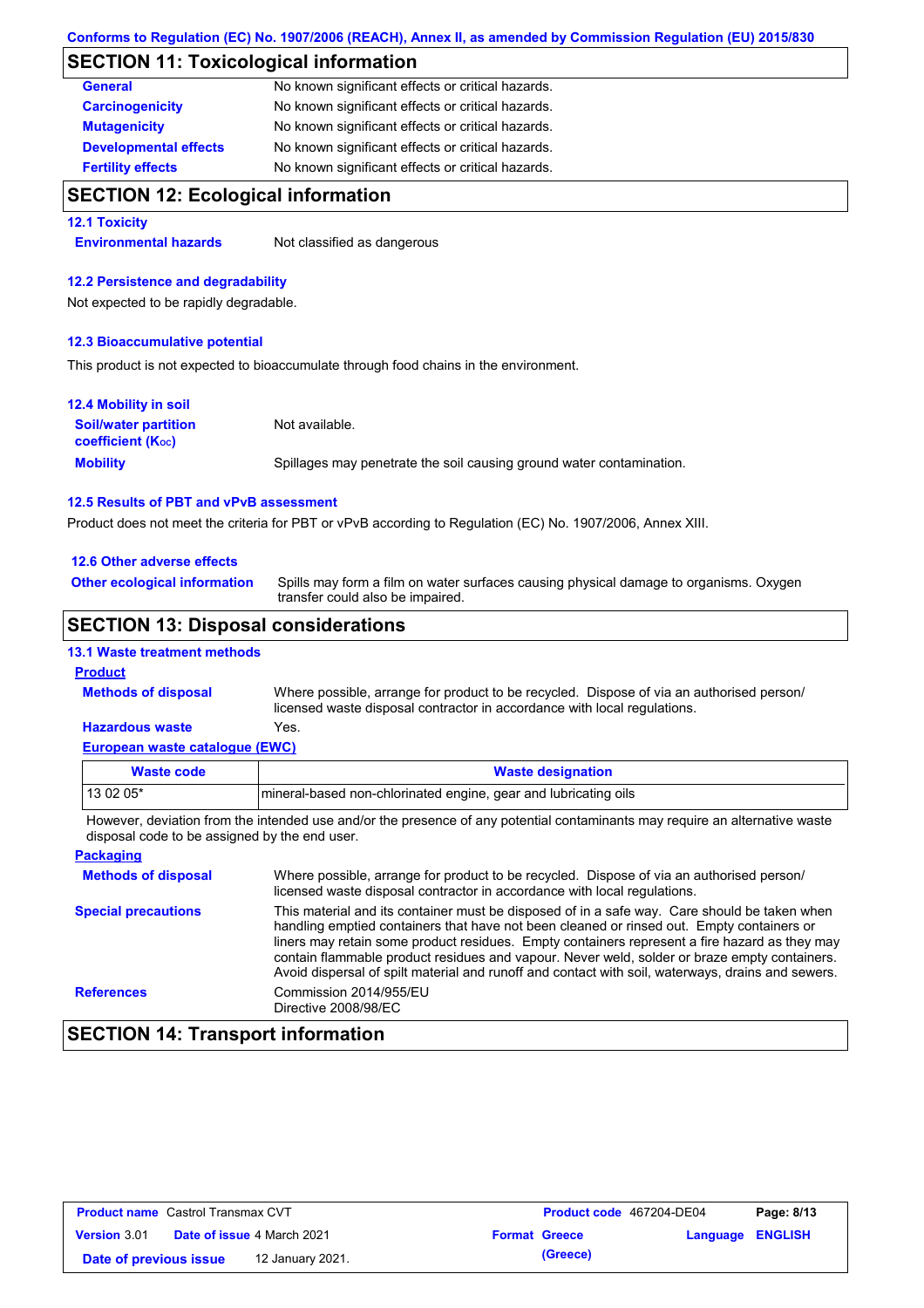# **SECTION 14: Transport information**

|                                           | <b>ADR/RID</b> | <b>ADN</b>     | <b>IMDG</b>    | <b>IATA</b>    |  |  |  |
|-------------------------------------------|----------------|----------------|----------------|----------------|--|--|--|
| 14.1 UN number                            | Not regulated. | Not regulated. | Not regulated. | Not regulated. |  |  |  |
| 14.2 UN proper<br>shipping name           |                |                |                |                |  |  |  |
| <b>14.3 Transport</b><br>hazard class(es) |                |                |                |                |  |  |  |
| 14.4 Packing<br>group                     |                |                |                |                |  |  |  |
| 14.5<br><b>Environmental</b><br>hazards   | No.            | No.            | No.            | No.            |  |  |  |
| <b>Additional</b><br>information          |                |                |                |                |  |  |  |

**14.6 Special precautions for user** Not available.

**14.7 Transport in bulk according to IMO instruments**

# **SECTION 15: Regulatory information**

Not available.

**Other regulations REACH Status** The company, as identified in Section 1, sells this product in the EU in compliance with the current requirements of REACH. **15.1 Safety, health and environmental regulations/legislation specific for the substance or mixture EU Regulation (EC) No. 1907/2006 (REACH) Annex XIV - List of substances subject to authorisation Substances of very high concern** None of the components are listed. At least one component is not listed. At least one component is not listed in DSL but all such components are listed in NDSL. All components are listed or exempted. At least one component is not listed. All components are active or exempted. At least one component is not listed. All components are listed or exempted. **United States inventory (TSCA 8b) Australia inventory (AICS) Canada inventory China inventory (IECSC) Japan inventory (ENCS) Korea inventory (KECI) Philippines inventory (PICCS) Taiwan Chemical Substances Inventory (TCSI)** All components are listed or exempted. **Ozone depleting substances (1005/2009/EU)** Not listed. **Prior Informed Consent (PIC) (649/2012/EU)** None of the components are listed. **Annex XIV EU Regulation (EC) No. 1907/2006 (REACH) Annex XVII - Restrictions on the manufacture, placing on the market and use of certain dangerous substances, mixtures and articles** Not applicable.

| <b>Product name</b> Castrol Transmax CVT |                                   |                  | <b>Product code</b> 467204-DE04 |                      | Page: 9/13              |  |
|------------------------------------------|-----------------------------------|------------------|---------------------------------|----------------------|-------------------------|--|
| <b>Version</b> 3.01                      | <b>Date of issue 4 March 2021</b> |                  |                                 | <b>Format Greece</b> | <b>Language ENGLISH</b> |  |
| Date of previous issue                   |                                   | 12 January 2021. |                                 | (Greece)             |                         |  |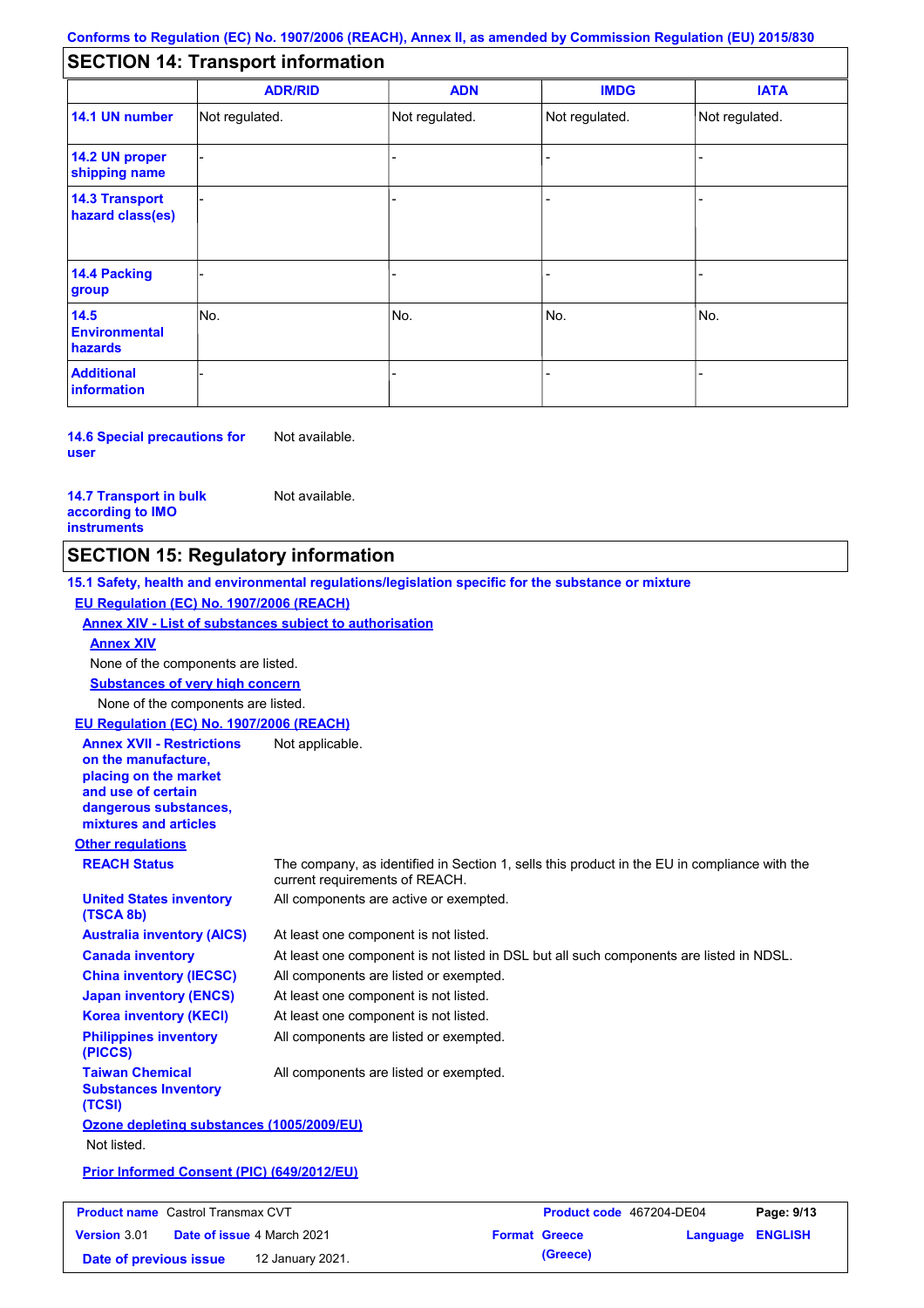# **SECTION 15: Regulatory information**

Not listed.

**EU - Water framework directive - Priority substances**

None of the components are listed.

**Seveso Directive**

This product is not controlled under the Seveso Directive.

| <b>15.2 Chemical safety</b> | A Chemical Safety Assessment has been carried out for one or more of the substances within  |
|-----------------------------|---------------------------------------------------------------------------------------------|
| assessment                  | this mixture. A Chemical Safety Assessment has not been carried out for the mixture itself. |

# **SECTION 16: Other information**

| <b>Abbreviations and acronyms</b> | ADN = European Provisions concerning the International Carriage of Dangerous Goods by            |
|-----------------------------------|--------------------------------------------------------------------------------------------------|
|                                   | Inland Waterway                                                                                  |
|                                   | ADR = The European Agreement concerning the International Carriage of Dangerous Goods by<br>Road |
|                                   | ATE = Acute Toxicity Estimate                                                                    |
|                                   | <b>BCF = Bioconcentration Factor</b>                                                             |
|                                   | CAS = Chemical Abstracts Service                                                                 |
|                                   | CLP = Classification, Labelling and Packaging Regulation [Regulation (EC) No. 1272/2008]         |
|                                   | CSA = Chemical Safety Assessment                                                                 |
|                                   | CSR = Chemical Safety Report                                                                     |
|                                   | DMEL = Derived Minimal Effect Level                                                              |
|                                   | DNEL = Derived No Effect Level                                                                   |
|                                   | EINECS = European Inventory of Existing Commercial chemical Substances                           |
|                                   | ES = Exposure Scenario                                                                           |
|                                   | EUH statement = CLP-specific Hazard statement                                                    |
|                                   | EWC = European Waste Catalogue                                                                   |
|                                   | GHS = Globally Harmonized System of Classification and Labelling of Chemicals                    |
|                                   | IATA = International Air Transport Association                                                   |
|                                   | IBC = Intermediate Bulk Container                                                                |
|                                   | IMDG = International Maritime Dangerous Goods                                                    |
|                                   | LogPow = logarithm of the octanol/water partition coefficient                                    |
|                                   | MARPOL = International Convention for the Prevention of Pollution From Ships, 1973 as            |
|                                   | modified by the Protocol of 1978. ("Marpol" = marine pollution)                                  |
|                                   | OECD = Organisation for Economic Co-operation and Development                                    |
|                                   | PBT = Persistent, Bioaccumulative and Toxic                                                      |
|                                   | <b>PNEC = Predicted No Effect Concentration</b>                                                  |
|                                   | REACH = Registration, Evaluation, Authorisation and Restriction of Chemicals Regulation          |
|                                   | [Regulation (EC) No. 1907/2006]                                                                  |
|                                   | RID = The Regulations concerning the International Carriage of Dangerous Goods by Rail           |
|                                   | RRN = REACH Registration Number                                                                  |
|                                   | SADT = Self-Accelerating Decomposition Temperature                                               |
|                                   | SVHC = Substances of Very High Concern                                                           |
|                                   | STOT-RE = Specific Target Organ Toxicity - Repeated Exposure                                     |
|                                   | STOT-SE = Specific Target Organ Toxicity - Single Exposure                                       |
|                                   | TWA = Time weighted average                                                                      |
|                                   | $UN = United Nations$                                                                            |
|                                   | $UVCB = Complex\;hydrocarbon\; substance$                                                        |
|                                   | VOC = Volatile Organic Compound                                                                  |
|                                   | vPvB = Very Persistent and Very Bioaccumulative                                                  |
|                                   | Varies = may contain one or more of the following $64741-88-4$ / RRN 01-2119488706-23,           |
|                                   | 64741-89-5 / RRN 01-2119487067-30, 64741-95-3 / RRN 01-2119487081-40, 64741-96-4/ RRN            |
|                                   | 01-2119483621-38, 64742-01-4 / RRN 01-2119488707-21, 64742-44-5 / RRN                            |
|                                   | 01-2119985177-24, 64742-45-6, 64742-52-5 / RRN 01-2119467170-45, 64742-53-6 / RRN                |
|                                   | 01-2119480375-34, 64742-54-7 / RRN 01-2119484627-25, 64742-55-8 / RRN                            |
|                                   | 01-2119487077-29, 64742-56-9 / RRN 01-2119480132-48, 64742-57-0 / RRN                            |
|                                   | 01-2119489287-22, 64742-58-1, 64742-62-7 / RRN 01-2119480472-38, 64742-63-8,                     |
|                                   | 64742-65-0 / RRN 01-2119471299-27, 64742-70-7 / RRN 01-2119487080-42, 72623-85-9 /               |
|                                   | RRN 01-2119555262-43, 72623-86-0 / RRN 01-2119474878-16, 72623-87-1 / RRN                        |
|                                   | 01-2119474889-13                                                                                 |

**Procedure used to derive the classification according to Regulation (EC) No. 1272/2008 [CLP/GHS]**

| <b>Classification</b>                                                              |  | <b>Justification</b>                                                            |
|------------------------------------------------------------------------------------|--|---------------------------------------------------------------------------------|
| Not classified.                                                                    |  |                                                                                 |
| <b>Full text of abbreviated H</b><br>H <sub>304</sub><br>H319<br><b>statements</b> |  | May be fatal if swallowed and enters airways.<br>Causes serious eye irritation. |
|                                                                                    |  |                                                                                 |

| <b>Product name</b> Castrol Transmax CVT |                                   |                  |  | Product code 467204-DE04 | Page: 10/13             |  |
|------------------------------------------|-----------------------------------|------------------|--|--------------------------|-------------------------|--|
| <b>Version</b> 3.01                      | <b>Date of issue 4 March 2021</b> |                  |  | <b>Format Greece</b>     | <b>Language ENGLISH</b> |  |
| Date of previous issue                   |                                   | 12 January 2021. |  | (Greece)                 |                         |  |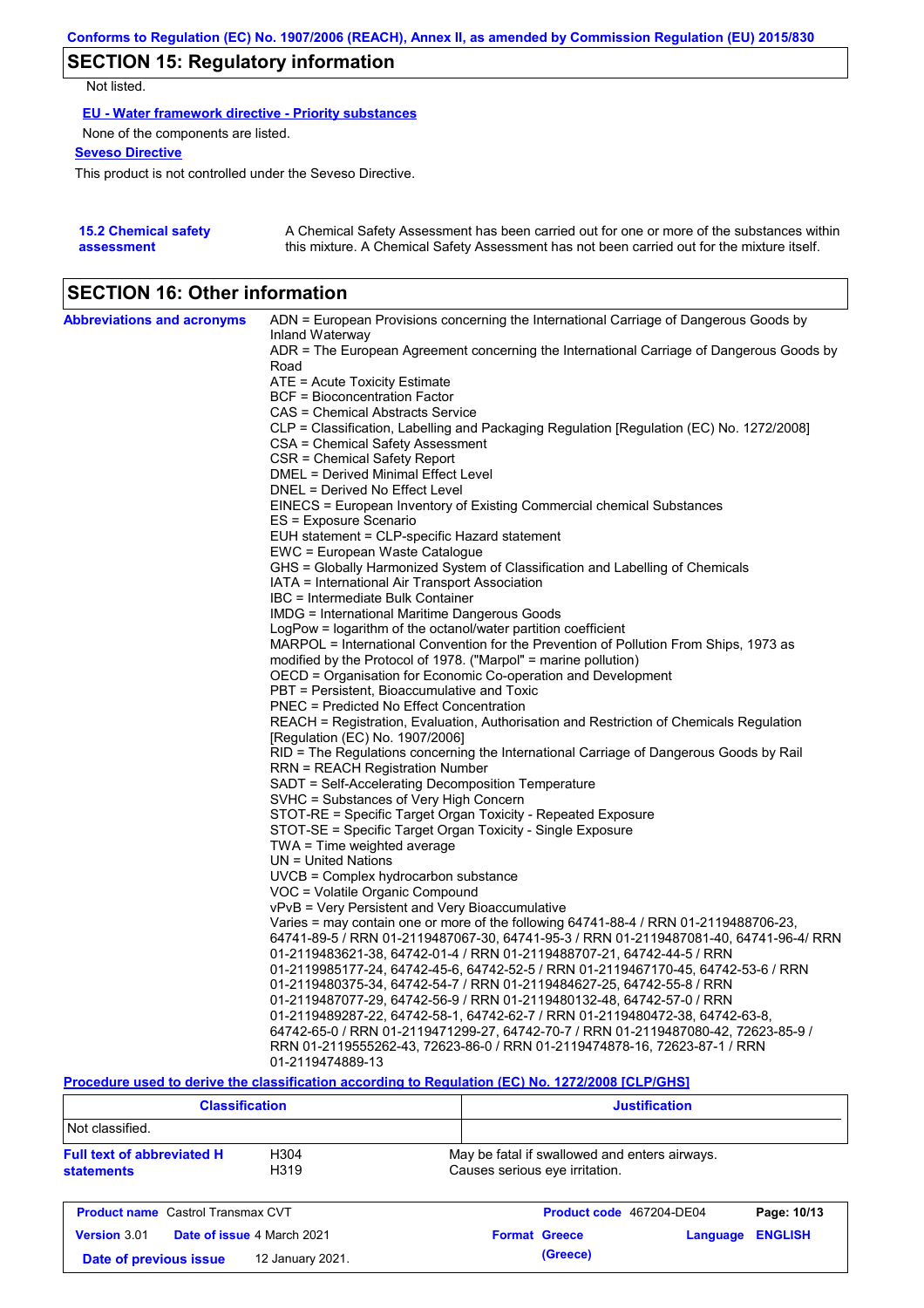### **SECTION 16: Other information**

| <b>Full text of classifications</b>       | Asp. Tox. 1                | <b>ASPIRATION HAZARD - Category 1</b>          |
|-------------------------------------------|----------------------------|------------------------------------------------|
| <b>[CLP/GHS]</b>                          | Eve Irrit. 2               | SERIOUS EYE DAMAGE/EYE IRRITATION - Category 2 |
| <b>History</b>                            |                            |                                                |
| Date of issue/ Date of<br><b>revision</b> | 04/03/2021.                |                                                |
| Date of previous issue                    | 12/01/2021.                |                                                |
| <b>Prepared by</b>                        | <b>Product Stewardship</b> |                                                |

#### **Indicates information that has changed from previously issued version.**

#### **Notice to reader**

All reasonably practicable steps have been taken to ensure this data sheet and the health, safety and environmental information contained in it is accurate as of the date specified below. No warranty or representation, express or implied is made as to the accuracy or completeness of the data and information in this data sheet.

The data and advice given apply when the product is sold for the stated application or applications. You should not use the product other than for the stated application or applications without seeking advice from BP Group.

It is the user's obligation to evaluate and use this product safely and to comply with all applicable laws and regulations. The BP Group shall not be responsible for any damage or injury resulting from use, other than the stated product use of the material, from any failure to adhere to recommendations, or from any hazards inherent in the nature of the material. Purchasers of the product for supply to a third party for use at work, have a duty to take all necessary steps to ensure that any person handling or using the product is provided with the information in this sheet. Employers have a duty to tell employees and others who may be affected of any hazards described in this sheet and of any precautions that should be taken. You can contact the BP Group to ensure that this document is the most current available. Alteration of this document is strictly prohibited.

| <b>Product name</b> Castrol Transmax CVT |  |                                   | <b>Product code</b> 467204-DE04 |                      | Page: 11/13             |  |
|------------------------------------------|--|-----------------------------------|---------------------------------|----------------------|-------------------------|--|
| <b>Version</b> 3.01                      |  | <b>Date of issue 4 March 2021</b> |                                 | <b>Format Greece</b> | <b>Language ENGLISH</b> |  |
| Date of previous issue                   |  | 12 January 2021.                  |                                 | (Greece)             |                         |  |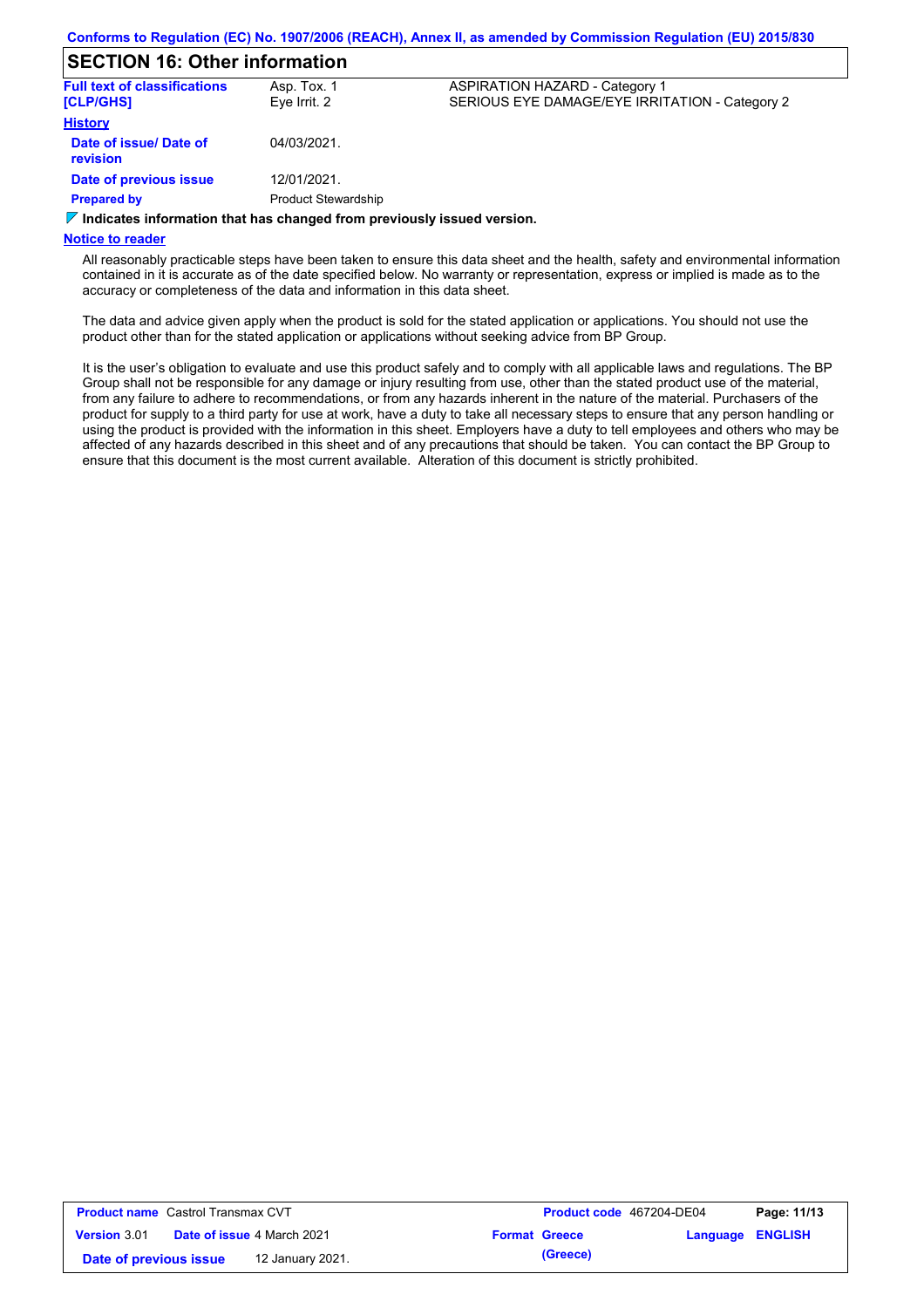**Conforms to Regulation (EC) No. 1907/2006 (REACH), Annex II, as amended by Commission Regulation (EU) 2015/830**

| <b>Product name</b> Castrol Transmax CVT |  |                            | Product code 467204-DE04 |                      | Page: 12/13             |  |
|------------------------------------------|--|----------------------------|--------------------------|----------------------|-------------------------|--|
| <b>Version 3.01</b>                      |  | Date of issue 4 March 2021 |                          | <b>Format Greece</b> | <b>Language ENGLISH</b> |  |
| Date of previous issue                   |  | 12 January 2021.           |                          | (Greece)             |                         |  |